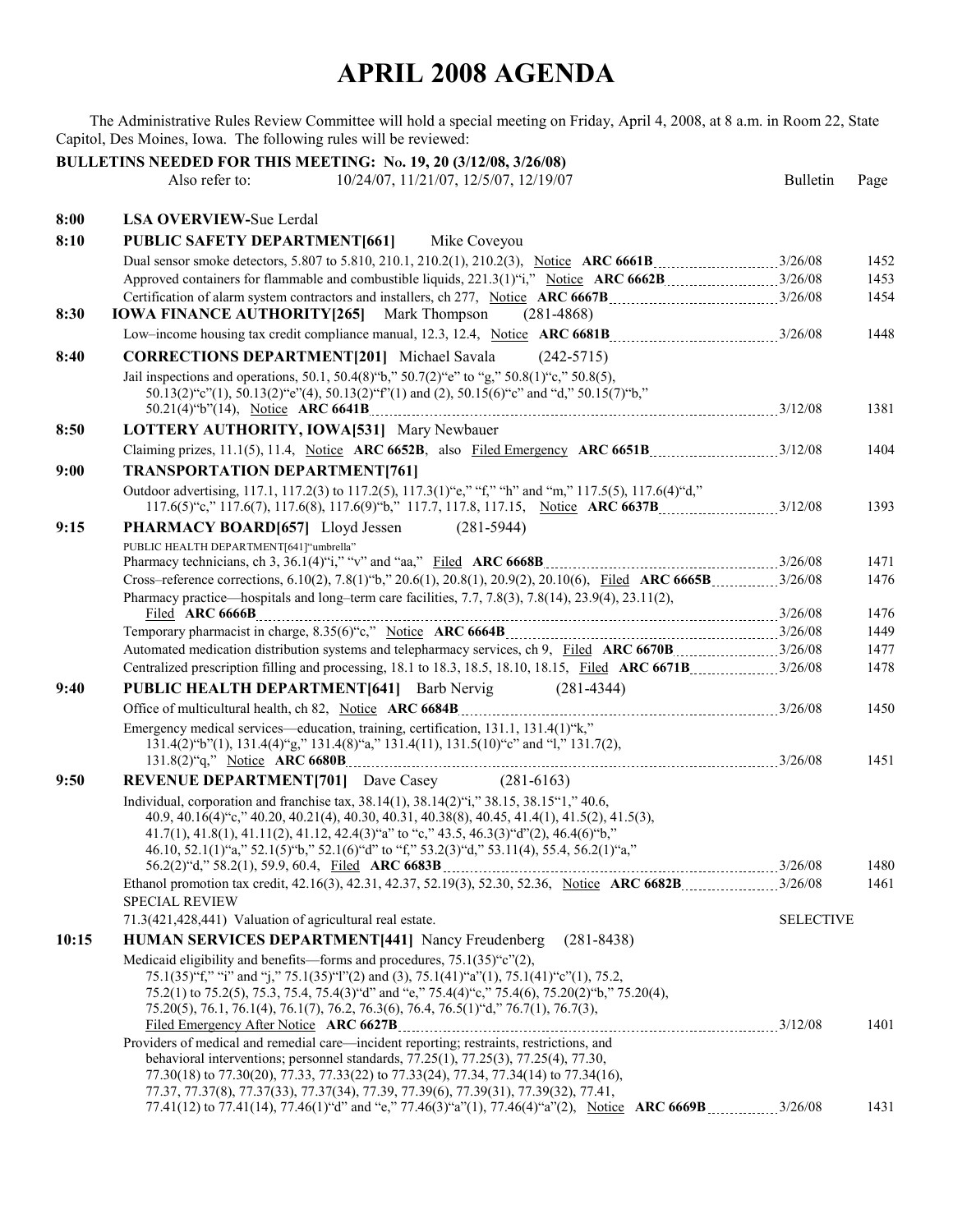## **APRIL 2008 AGENDA**

|       | HUMAN SERVICES DEPARTMENT[441] continued                                                                                                                                                                                                                                                        |              |
|-------|-------------------------------------------------------------------------------------------------------------------------------------------------------------------------------------------------------------------------------------------------------------------------------------------------|--------------|
|       | Medicaid coverage for varenicline; removal of obsolete reference, 78.2(4)"b"(4), 78.28(7),                                                                                                                                                                                                      | 1441         |
|       | Medicaid—medical and remedial services, $78.27(2)$ "e"(2) to (5), $78.27(3)$ "a"(2) to (4), $78.27(4)$ "e,"                                                                                                                                                                                     |              |
|       | 78.27(7)"b"(6), 78.27(10)"a"(1), 78.41(7)"a," 78.43(4)"a," 79.1(2), 79.1(15),<br>$79.3(2)^{4}d^{4}(36)$ to (38), Notice ARC 6676B<br>Medicaid reimbursement methodology for outpatient hospital services, 79.1(5) aa,"                                                                          | 1442         |
|       |                                                                                                                                                                                                                                                                                                 | 1383         |
|       | HAWK-I program, 86.1, 86.2(2)"a"(1)"2," 86.2(3)"a," "c" and "d," 86.2(5)"b," 86.2(8),<br>86.3(4), 86.3(8), 86.3(10) "c," 86.4(3) "a," "b" and "d," 86.4(4), 86.4(4) "a" to "d,"                                                                                                                 |              |
|       | Child care assistance program, 170.1, 170.2(1) "d"(28) to (33), 170.2(2), 170.2(2) "b"(2), 170.2(2) "e,"<br>170.2(4), 170.3(1)"a"(2), 170.3(3), 170.3(5)"b," 170.4(3)"e," "f" and "h," 170.4(7),                                                                                                | 1410         |
|       |                                                                                                                                                                                                                                                                                                 | 1445         |
|       |                                                                                                                                                                                                                                                                                                 | 1411         |
|       |                                                                                                                                                                                                                                                                                                 | 1411         |
|       | Foster care—verification of citizenship, 202.2(5), 202.2(6), 202.16(1),                                                                                                                                                                                                                         | 1412         |
| 10:50 | <b>COMMITTEE BUSINESS-</b> approve minutes, May meeting-miscellaneous                                                                                                                                                                                                                           |              |
|       | <b>No Representative Requested to Appear</b>                                                                                                                                                                                                                                                    |              |
| XX:00 | <b>ECONOMIC DEVELOPMENT, IOWA DEPARTMENT OF [261]</b>                                                                                                                                                                                                                                           |              |
|       | Targeted industries division name change, 1.4(4), part V title, 101.1, 102.8(1), 103.11(1), 104.9(1),                                                                                                                                                                                           | 1405         |
|       | Targeted industries internship program—intern selection process, 104.10, Notice ARC 6657B,                                                                                                                                                                                                      | 1401         |
|       | Allocation of Grow Iowa values fund, ch 165, Filed ARC 6656B [11][11][200] Allocation of Grow Iowa values fund, ch 165, Filed ARC 6656B [11][2008] Allocation of Grow Iowa values fund, ch 165, Filed ARC 6656B [11][2008] All                                                                  | 1405         |
| XX:00 | <b>EDUCATIONAL EXAMINERS BOARD[282]</b>                                                                                                                                                                                                                                                         |              |
|       | EDUCATION DEPARTMENT[281]"umbrella"                                                                                                                                                                                                                                                             |              |
|       |                                                                                                                                                                                                                                                                                                 | 1407<br>1407 |
|       |                                                                                                                                                                                                                                                                                                 | 1408         |
|       | School psychologist endorsement, 15.11(2), Notice ARC 6642B<br>12/08                                                                                                                                                                                                                            | 1382         |
|       |                                                                                                                                                                                                                                                                                                 | 1408         |
|       |                                                                                                                                                                                                                                                                                                 | 1408         |
|       |                                                                                                                                                                                                                                                                                                 | 1409         |
| XX:00 | <b>ELDER AFFAIRS DEPARTMENT[321]</b>                                                                                                                                                                                                                                                            |              |
|       | Waiver and contested case procedures for area agencies on aging; severability clause, 4.3(8),                                                                                                                                                                                                   | 1428         |
|       |                                                                                                                                                                                                                                                                                                 | 1428         |
|       | Case management program for frail elders, 21.3 to 21.6, 21.7(1) "c," 21.8, 21.9(3),                                                                                                                                                                                                             | 1429         |
| XX:00 | ENGINEERING AND LAND SURVEYING EXAMINING BOARD[193C]                                                                                                                                                                                                                                            |              |
|       | Professional Licensing and Regulation Bureau[193]<br>COMMERCE DEPARTMENT[181]"umbrella"                                                                                                                                                                                                         |              |
|       | Licensure application and renewal; certification of documents; confidentiality of complaint                                                                                                                                                                                                     | 1409         |
| XX:00 | <b>INSURANCE DIVISION[191]</b>                                                                                                                                                                                                                                                                  |              |
|       | COMMERCE DEPARTMENT[181]"umbrella"                                                                                                                                                                                                                                                              | 1413         |
| XX:00 | <b>IOWA PUBLIC EMPLOYEES' RETIREMENT SYSTEM[495]</b>                                                                                                                                                                                                                                            |              |
|       | Contribution rates for special service members; coverage for temporary employees and<br>part-time appointed board or commission members, $4.1(1)$ "d," $4.1(2)$ to $4.1(6)$ , $4.2(1)$ ,<br>4.2(3) "a," 4.2(4), 4.3(1) to 4.3(12), 4.4, 4.5, 4.6(2), 4.6(3), 4.6(7), 4.7, 5.2(13), 5.2(13) "a," |              |
|       |                                                                                                                                                                                                                                                                                                 | 1468         |